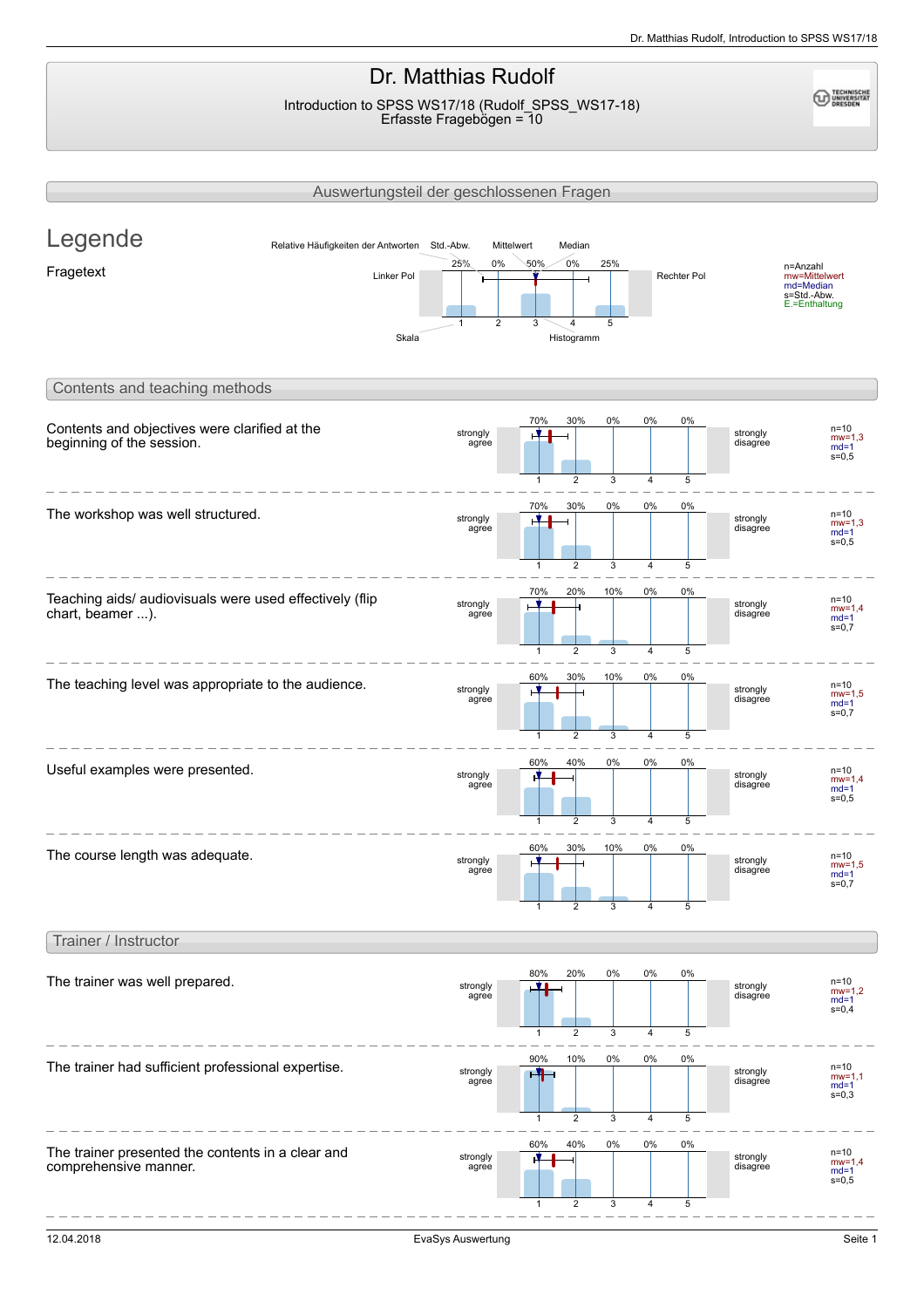| The Trainer was responsive to questions/ comments.                                        | strongly<br>agree | 80%<br><u>yi</u><br>$\mathbf{1}$    | 20%<br>$\overline{2}$                   | 0%<br>3                   | 0%<br>$\overline{4}$                   | 0%<br>5      | strongly<br>disagree | $n = 10$<br>$mw=1.2$<br>$md=1$<br>$s = 0,4$ |
|-------------------------------------------------------------------------------------------|-------------------|-------------------------------------|-----------------------------------------|---------------------------|----------------------------------------|--------------|----------------------|---------------------------------------------|
| Result/ Value                                                                             |                   |                                     |                                         |                           |                                        |              |                      |                                             |
| I acquired new skills and / or knowledge in relation to<br>the topic discussed.           | strongly<br>agree | 90%<br>$\mathbf{H}$<br>$\mathbf{1}$ | 10%<br>$\overline{c}$                   | $0\%$<br>3                | 0%<br>4                                | 0%<br>5      | strongly<br>disagree | $n = 10$<br>$mw=1,1$<br>$md=1$<br>$s = 0,3$ |
| The new skills and / or knowledge can be applied to<br>practice.                          | strongly<br>agree | 70%<br>٣Î.                          | 30%                                     | 0%                        | 0%                                     | 0%           | strongly<br>disagree | $n = 10$<br>$mw=1.3$<br>$md=1$<br>$s = 0,5$ |
| The new skills and / or knowledge will help me<br>achieving my professional career goals. | strongly<br>agree | $\mathbf{1}$<br>70%<br>H<br>1       | $\overline{2}$<br>30%<br>$\overline{2}$ | 3<br>0%<br>$\overline{3}$ | $\overline{4}$<br>0%<br>$\overline{4}$ | 5<br>0%<br>5 | strongly<br>disagree | $n = 10$<br>$mw=1,3$<br>$md=1$<br>$s = 0.5$ |
| <b>Organization/ Facilities</b>                                                           |                   |                                     |                                         |                           |                                        |              |                      |                                             |
| The content of the workshop met the workshop<br>description.                              | strongly<br>agree | 90%<br>-4<br>$\mathbf{1}$           | 10%<br>2                                | 0%<br>3                   | 0%<br>$\overline{4}$                   | 0%<br>5      | strongly<br>disagree | $n=10$<br>$mw=1,1$<br>$md=1$<br>$s = 0.3$   |
| Arrangements and organization of the workshop/<br>seminar met my full satisfaction.       | strongly<br>agree | 60%<br>1                            | 40%<br>$\overline{2}$                   | 0%<br>3                   | 0%<br>$\overline{4}$                   | 0%<br>5      | strongly<br>disagree | $n = 10$<br>$mw=1.4$<br>$md=1$<br>$s = 0,5$ |
| The seminar room was adequate and appropriate for<br>the session.                         | strongly<br>agree | 70%<br>1                            | 20%<br>$\overline{2}$                   | 10%<br>3                  | 0%<br>$\overline{4}$                   | 0%<br>5      | strongly<br>disagree | $n = 10$<br>$mw=1.4$<br>$md=1$<br>$s = 0,7$ |
| The equipment provided was sufficient.                                                    | strongly<br>agree | 90%<br>-4<br>1                      | 10%<br>$\overline{2}$                   | 0%<br>3                   | 0%<br>4                                | 0%<br>5      | strongly<br>disagree | $n = 10$<br>$mw=1,1$<br>$md=1$<br>$s = 0,3$ |
| Alltogether I rate this workshop with grade:                                              |                   |                                     |                                         |                           |                                        |              |                      |                                             |

## (1= excellent; 6=poor)

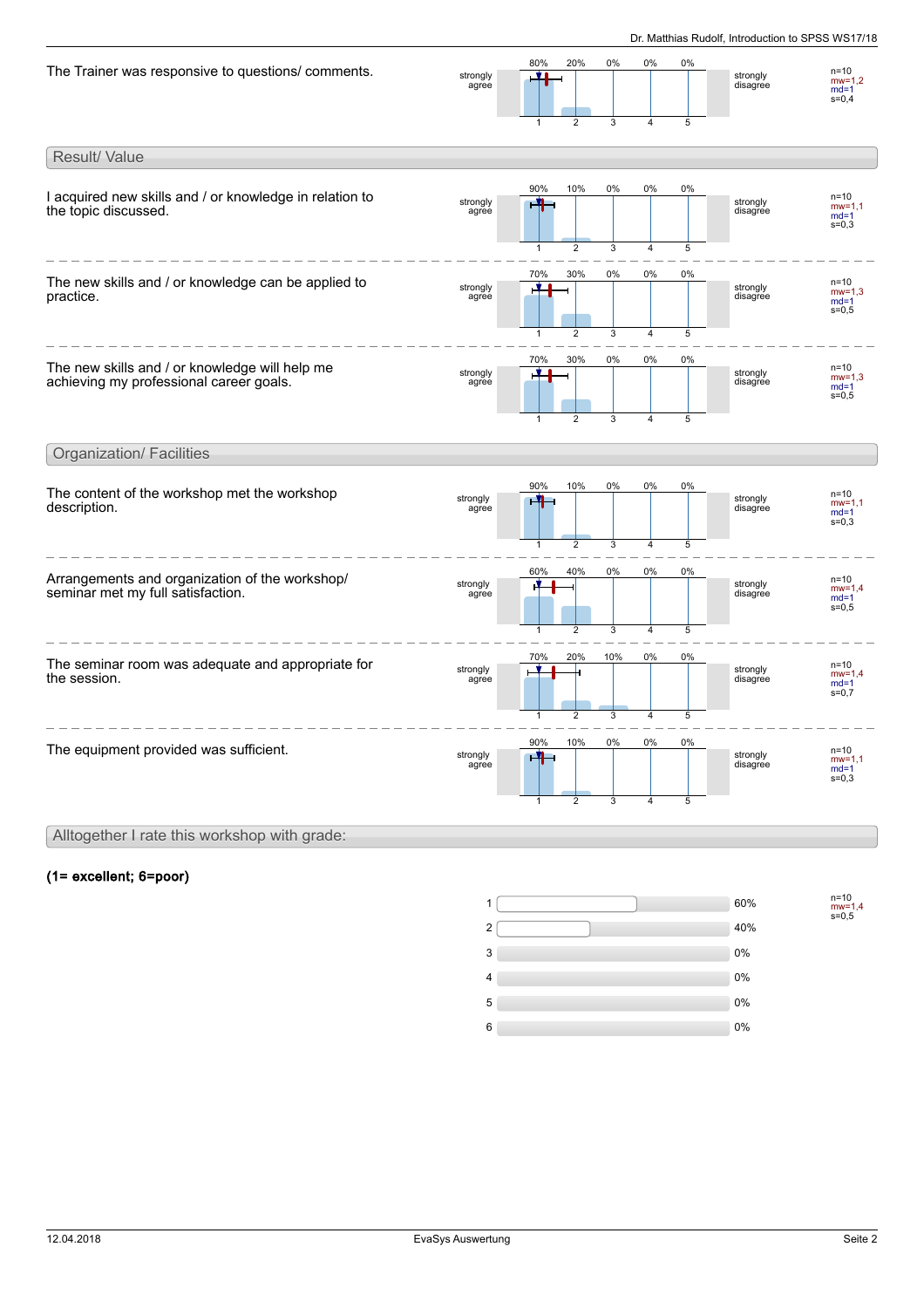# Profillinie

Teilbereich: Graduiertenakademie Name der/des Lehrenden: Dr. Matthias Rudolf Introduction to SPSS WS17/18

Titel der Lehrveranstaltung: (Name der Umfrage)

Verwendete Werte in der Profillinie: Mittelwert

## Contents and teaching methods

| strongly<br>agree |  | $n=10$   | $mw=1.3$ md=1,0 s=0,5                                                                                                                                                                                                |
|-------------------|--|----------|----------------------------------------------------------------------------------------------------------------------------------------------------------------------------------------------------------------------|
| strongly<br>agree |  | $n=10$   | $mw=1.3$ md=1.0 s=0.5                                                                                                                                                                                                |
| strongly<br>agree |  | $n=10$   | $mw=1.4$ md=1.0 s=0.7                                                                                                                                                                                                |
| strongly<br>agree |  | $n=10$   | $mw=1.5$ md=1.0 s=0.7                                                                                                                                                                                                |
| strongly<br>agree |  | $n = 10$ | $mw=1.4$ md=1.0 s=0.5                                                                                                                                                                                                |
| strongly<br>agree |  | $n = 10$ | $mw=1.5$ md=1.0 s=0.7                                                                                                                                                                                                |
|                   |  |          |                                                                                                                                                                                                                      |
| strongly<br>agree |  | $n=10$   | $mw=1,2$ md=1,0 s=0,4                                                                                                                                                                                                |
| strongly<br>agree |  | $n = 10$ | $mw=1.1$ md=1.0 s=0.3                                                                                                                                                                                                |
| strongly<br>agree |  | $n=10$   | $mw=1.4$ md=1,0 s=0,5                                                                                                                                                                                                |
|                   |  |          |                                                                                                                                                                                                                      |
|                   |  |          | strongly<br>disagree<br>strongly<br>disagree<br>strongly<br>disagree<br>strongly<br>disagree<br>strongly<br>disagree<br>strongly<br>disagree<br>strongly<br>disagree<br>strongly<br>disagree<br>strongly<br>disagree |

I acquired new skills and / or knowledge in relation to the topic discussed. strongly agree strongly<br>disagree  $n=10$  mw=1,1 md=1,0 s=0,3 The new skills and / or knowledge can be applied to practice. strongly agree strongly<br>disagree  $n=10$  mw=1,3 md=1,0 s=0,5 The new skills and / or knowledge will help me achieving my professional career goals. strongly agree strongly<br>disagree n=10 mw=1,3 md=1,0 s=0,5 Organization/ Facilities

| The content of the workshop met the workshop<br>description.                        | strongly<br>agree | strongly<br>disagree | $n = 10$ | $mw=1,1$ md=1,0 s=0,3 |
|-------------------------------------------------------------------------------------|-------------------|----------------------|----------|-----------------------|
| Arrangements and organization of the workshop/<br>seminar met my full satisfaction. | strongly<br>agree | strongly<br>disagree | $n = 10$ | $mw=1.4$ md=1,0 s=0,5 |
| The seminar room was adequate and appropriate<br>for the session.                   | strongly<br>agree | strongly<br>disagree | $n = 10$ | $mw=1.4$ md=1.0 s=0.7 |
| The equipment provided was sufficient.                                              | strongly<br>agree | strongly<br>disagree | $n = 10$ | $mw=1.1$ md=1.0 s=0.3 |

Result/ Value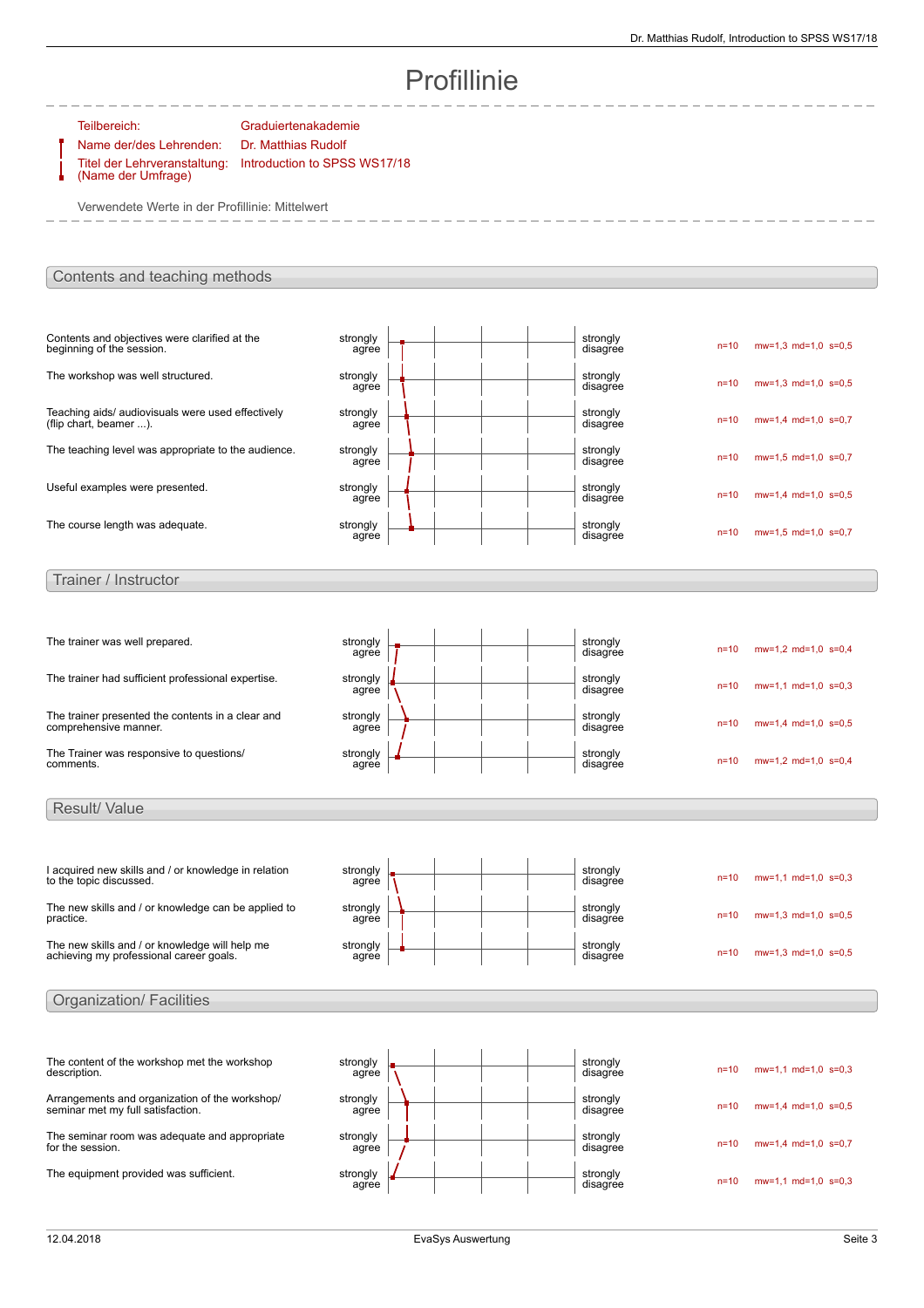## Auswertungsteil der offenen Fragen

### Contents and teaching methods

If not, was the workshop too long or too short? Which issues should have been discussed more in detail?

1 would like to platicipate a tao day

Further comments on this workshop / seminar:

What was the training like in general and what did you like / did not like in particular?

Cike: script to seminar, teacher was friendly a lot dislike: Cexplanation of the mathematical background

Iguess it will be nice "if teacher will have "assistance who might assist to students during the teaching all process same time. I like the way that the thoriner firstly asked us to learn by aurselves, and then answering our questions.